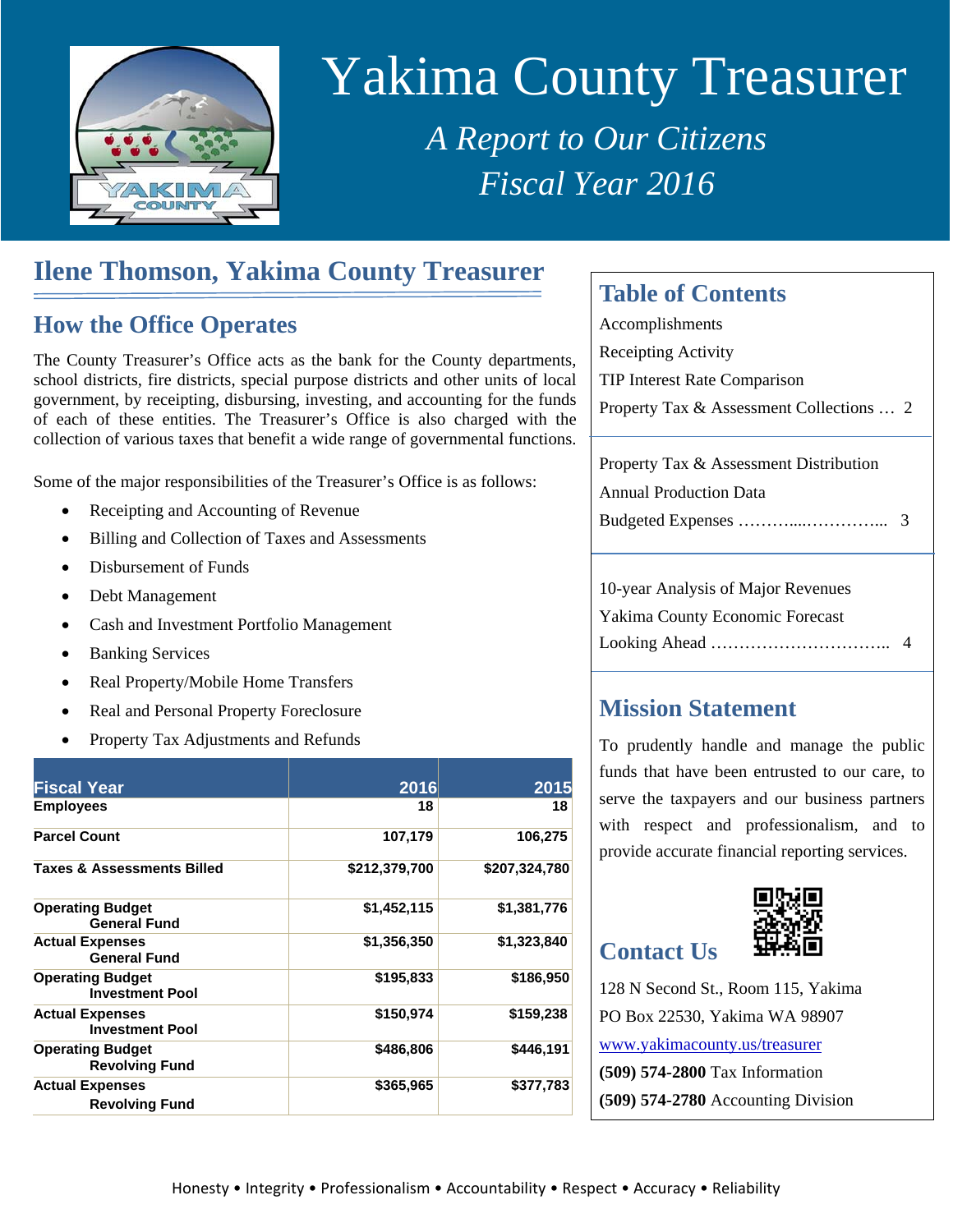### **2016 Accomplishments**

- Installed a secure drop box outside of the Yakima County Courthouse to assist taxpayers in making timely, safeguarded property tax payments.
- taxpayers receiving electronic Increased the percentage of tax statements (eNotices) by 44% from 2015 to 2016.
- Enhanced the property tax information application on our website with new robust technology which will improve future development and create efficiencies.
- Expanded the current partial payment program allowing taxpayers to make payments through a third party escrow company on delinquent taxes.
- Increased the percentage of electronic real estate excise tax affidavits from 2015 to 2016 by 14%.
- Worked with Yakima County Technology Services to install solid state hard drives in several PCs to reduce the cost of computer upgrades for Yakima County.
- Enhanced the Electronic Excise upload process to include the associated Supplemental data required by Department of Revenue.

| <b>Receipting Activity</b>              | 2016            | 2015            |
|-----------------------------------------|-----------------|-----------------|
| <b>General Deposits</b>                 | \$774,232,668   | \$792,472,916   |
| <b>Property Taxes &amp; Assessments</b> | 202,395,135     | 197,270,939     |
| Interest & Penalties on Property        |                 |                 |
| Taxes & Assessments                     | 1,808,936       | 1,910,231       |
| <b>Real Estate Excise Taxes</b>         | 13,794,866      | 13,952,235      |
| <b>Investment Maturities</b>            | 695,810,598     | 684,778,583     |
| Investment Interest                     | 3,253,220       | 2,565,324       |
| Miscellaneous Revenue                   | 3,797,010       | 4,496,961       |
| <b>Total</b>                            | \$1,695,092,433 | \$1,697,447,189 |

#### *County Treasurer's Investment Pool Portfolio*

The Yakima County Treasurer's Office actively manages an investment pool portfolio of approximately \$350 million. The Treasurer's Investment Pool (TIP) was established to provide the districts and departments with a locally managed diversified investment option that would take advantage of economies of scale, simplify administration and achieve a potentially higher yield than other investment options. The investments of Yakima County, as well as most districts in the County, are pooled together in TIP. There are over 270 different funds currently participating in the TIP.



#### *Property Tax and Assessment Collection*

*(includes current year and delinquent taxes)* 

| <b>YEAR</b> | <b>Beginning</b><br><b>Outstanding</b> | Total<br><b>Collection</b> | <b>Ending</b><br><b>Outstanding</b> | Percentage of<br><b>Collection</b> |
|-------------|----------------------------------------|----------------------------|-------------------------------------|------------------------------------|
| 2016        | \$209,893,553                          | \$202,395,135              | \$7,498,418                         | 96.43%                             |
| 2015        | \$204,891,595                          | \$197,270,939              | \$7,620,656                         | 96.28%                             |
| 2014        | \$204,436,310                          | \$196,307,679              | \$8,128,631                         | 96.02%                             |
| 2013        | \$199,428,994                          | \$190,703,039              | \$8,725,955                         | 95.62%                             |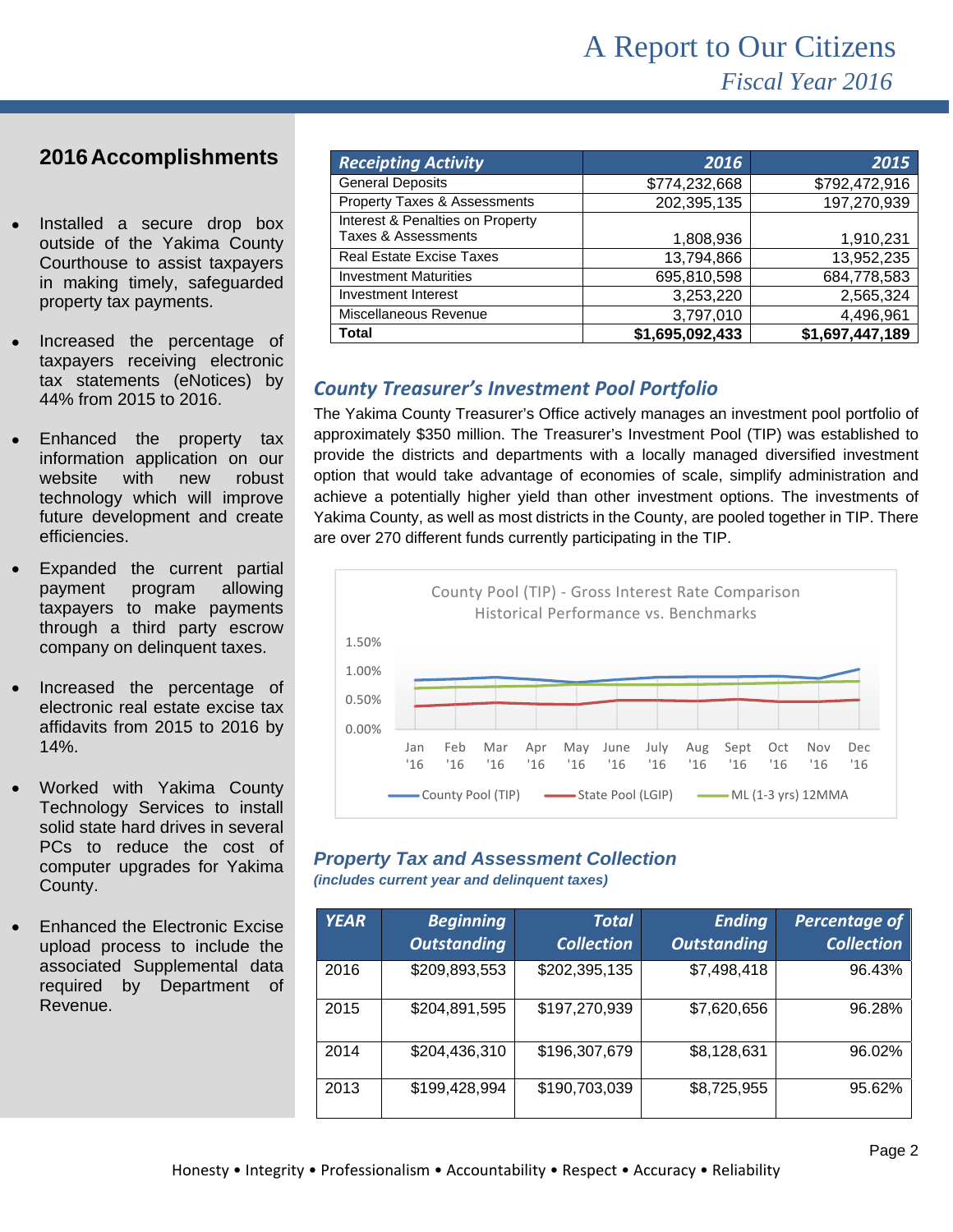# A Report to Our Citizens *Fiscal Year 2016*

## *Distribution of Property Tax and Assessments*

| Taxes &                              | 2016          | 2015          |
|--------------------------------------|---------------|---------------|
| <b>Assessments</b>                   |               |               |
| <b>State School</b>                  | \$35,900,805  | \$35,075,939  |
| <b>Local School</b>                  | 69,375,411    | 67,792,769    |
| <b>Yakima County</b>                 | 26,934,412    | 26,443,242    |
| <b>County Road</b>                   | 11,863,301    | 11,463,555    |
| <b>County Flood</b>                  | 1,435,238     | 1,402,286     |
| <b>Fire Districts</b>                | 8,080,774     | 7,940,476     |
| <b>Cities &amp; Towns</b>            | 28,162,823    | 27,479,352    |
| <b>FMS</b>                           | 3,944,654     | 3,852,096     |
| <b>Other Districts</b>               | 8,476,320     | 7,931,907     |
| <b>Special</b><br><b>Assessments</b> | 8,221,397     | 7,889,317     |
| <b>Total</b>                         | \$202,395,135 | \$197,270,939 |



**Special Assessment Districts:** Irrigation, Conservation, Mosquito, Diking, Drainage, Weed, Stormwater, Horticulture, County Road and Local Improvement Districts and State Forest Patrol Assessments

| <b>Receipts Processed **</b>               | 2016   | 2015   |
|--------------------------------------------|--------|--------|
| <b>Mortgage Company</b>                    | 56,229 | 55,689 |
| <b>By Mail</b>                             | 43,027 | 43,826 |
| In Person *                                | 19.277 | 19.598 |
| <b>Credit Card/Debit</b><br>Card/E-Check * | 7,576  | 6,636  |
| <b>ACH Debit</b>                           | 472    | 502    |

\*includes payment for Real Estate Excise Tax affidavits

| State School - 18%       |             |     |
|--------------------------|-------------|-----|
| Local School - 34%       |             | 4%  |
| Yakima County - 13%      | 2% 4%       | 18% |
| County Road - 6%         | 14%         |     |
| County Flood - 1%        | 4%          |     |
| Fire Districts - 4%      | $1\%$<br>6% |     |
| Cities & Towns - 14%     |             | 34% |
| $H$ EMS - 2%             | 13%         |     |
| Other Districts - 4%     |             |     |
| Special Assessments - 4% |             |     |

| <b>Annual Production</b>                 | 2016   | 2015   |
|------------------------------------------|--------|--------|
| <b>Property Tax Record Adjustments</b>   | 2,024  | 4,535  |
| <b>Real Estate Excise Tax Affidavits</b> | 7.374  | 7.082  |
| <b>General Deposits</b>                  | 10,436 | 10,700 |
| <b>Investment Transactions</b>           | 3.027  | 3,039  |
| <b>Property Tax Refunds</b>              | 2,323  | 2.253  |



\*Other Services include: Armored car, technology services, courthouse security, postage, telephones, advertising, rent, insurance, repairs *and maintenance.*

Independent Audit: The Yakima County Treasurer's Office does not issue separate financial statements; however, the Treasurer's Office contributes to a major portion of the analysis and statements included in the Yakima County Comprehensive Annual Financial Report (CAFR). The 2016 audit report on Yakima County's CAFR has not been issued as of the date of this report. Complete financial information can be found at Yakima County's website: http://www.yakimacounty.us/